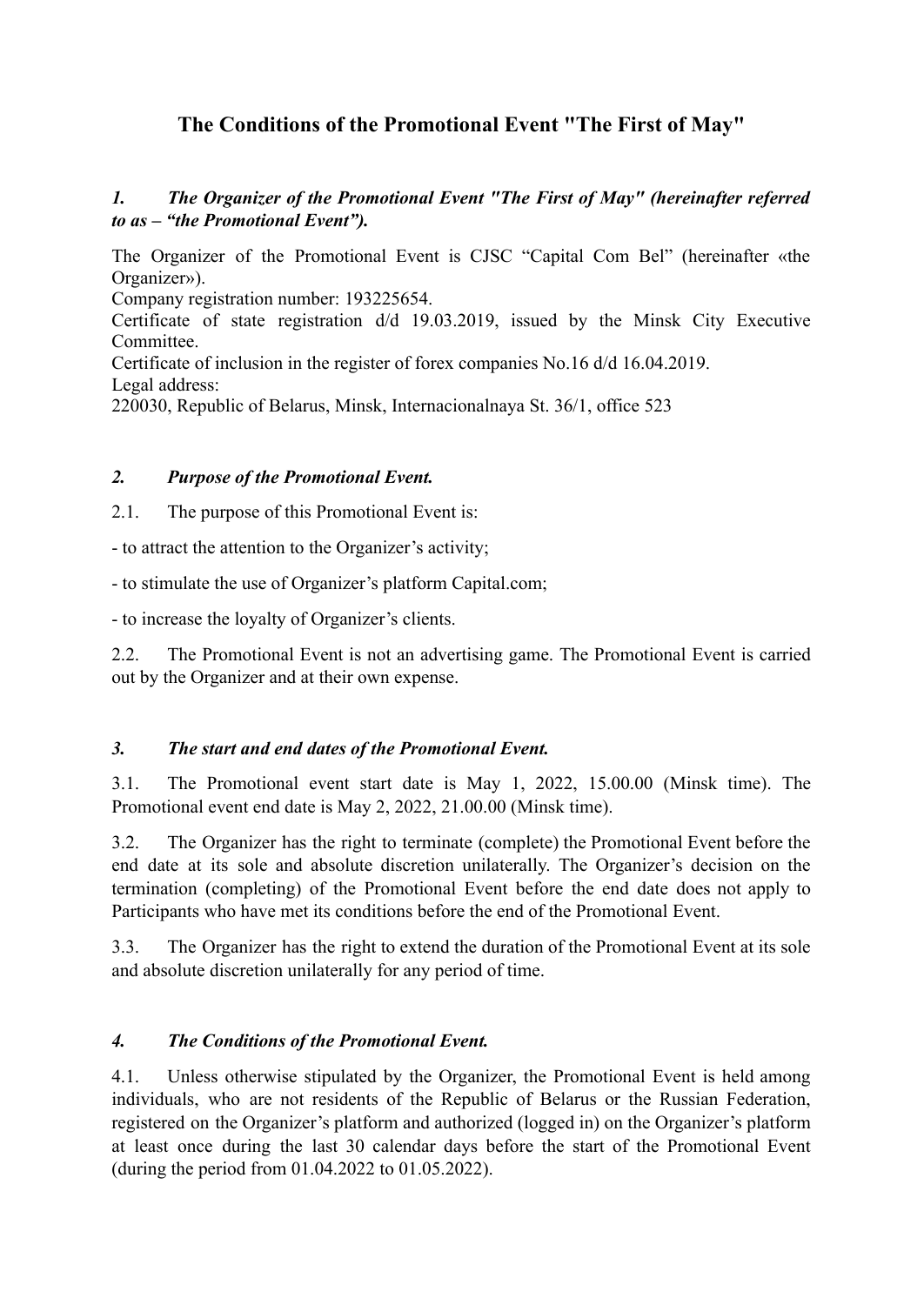At the beginning of the Promotional Event, the Client must meet the following criteria:

- the Client must have a verified trading account on the Organizer's Platform «Capital.com»;
- the mobile application, allowing to access to the Organizer's Platform must be updated to the latest existing version;

During the general period of the Promotional Event the Client must conduct the following actions upon completion of which the Organizer credits a bonus in the amount specified by these conditions:

- the Client must deposit funds to his trading account in an amount equivalent to 100 USD using any available payment method;
- conduct at least one operation involving non-deliverable over-the-counter (OTC) financial instruments (known worldwide as "CFDs" or "contracts for difference");

4.2 Terms "Platform", "Client" as well as all other terms of these Conditions are used in accordance with their respective meaning defined by Rules for conducting operations involving non-deliverable over-the-counter (OTC) financial instruments in CJSC «Capital Com Bel» and (or) Agreement with individuals on conducting operations involving non-deliverable over-the-counter (OTC) financial instruments (activity in the OTC Forex market).

4.3. The Client must comply with these Conditions of the Promotional Event, use the rights granted to him to participate in the Promotional Event in good faith and reasonably, based on the objectives of the Promotional Event and not to abuse these Conditions and the right to participate in the Promotional Event.

4.4. The Clients participate in the Promotional Event at their own discretion and of their volition.

4.5. Once the requirements, specified within Clause 4 of these Conditions are fulfilled, the bonus will be credited to the Client's account on the Organizer's platform within 3 business days. For the purposes of these Conditions, bonus means a transfer of funds on a gratuitous and irrevocable basis to the participant of the Promotional event in accordance with sub-clause 5.1 of clause 5 of these Conditions. Bonuses can be withdrawn by Clients from their accounts without limitation.

## *5. Bonuses for fulfilling the conditions of the Promotional Event.*

5.1 All the Clients, who successfully fulfilled the Conditions of this Promotional Event will receive a bonus amounting to 15 USD, which will be credited to their account on the Organizer's platform. The Client can only receive the bonus once during the general period of the Promotional Event.

5.2 The Organizer reserves the right not to credit the bonus if the Client abuses the Conditions of the Promotional Event. Abuse of the Conditions of the Promotional Event